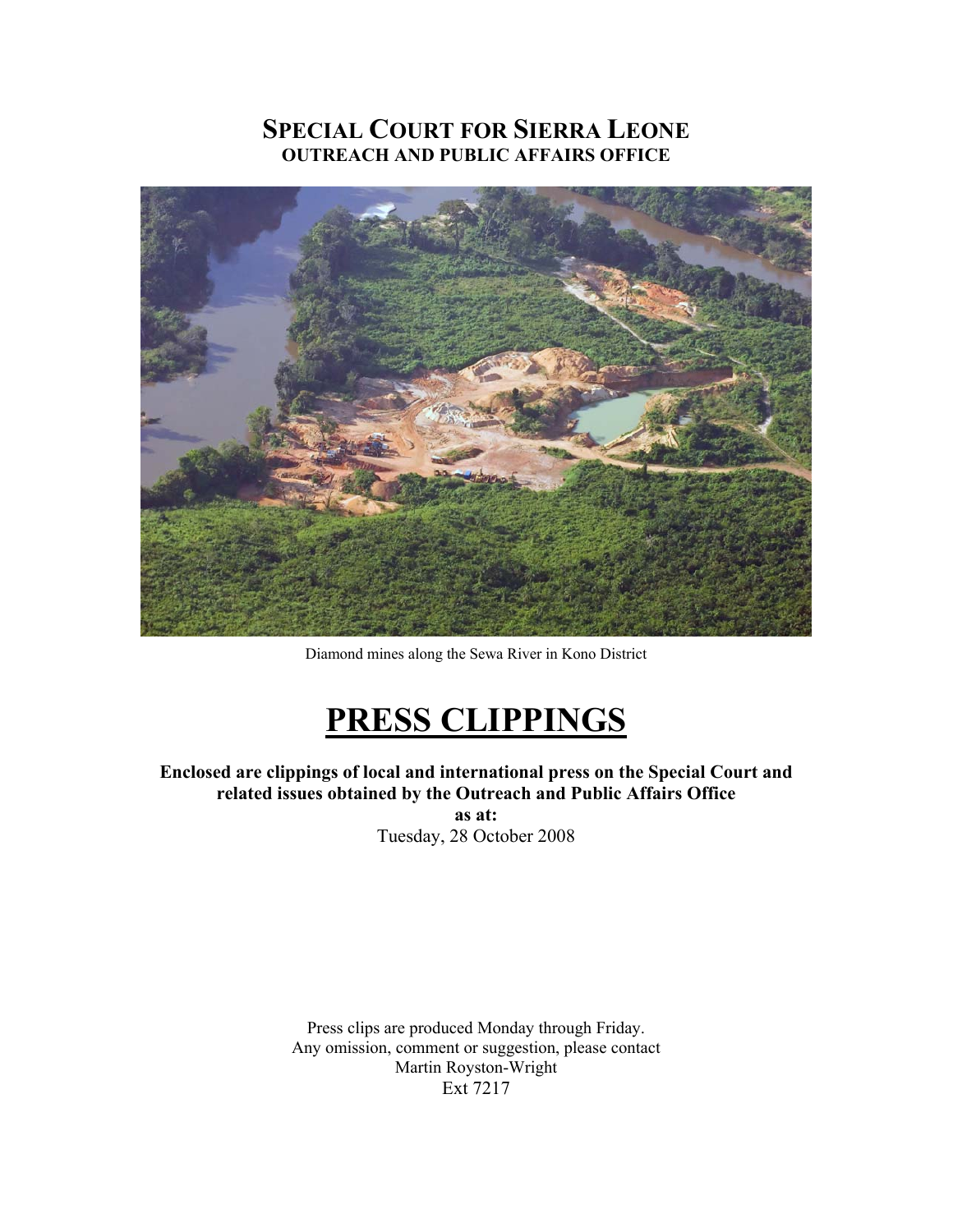| <b>International News</b>                                                                |             |
|------------------------------------------------------------------------------------------|-------------|
| Taylor Defence Says Kabbah Recruited Liberian Rebels / BBC World Service Trust           | Page 3      |
| Taylor's Prosecutor Fires Back at Defence / BBC World Service Trust                      | Pages 4-6   |
| Report from The Hague / BBC World Service Trust                                          | Pages 7-9   |
| Examination of Ibrahim Fofana Continued / Charlestaylortrial.org                         | Page 10     |
| Prosecution Says Taylor Can Testify in Person / Cocorioko                                | Pages 11-12 |
| UNMIL Public Information Office Complete Media Summaries / UNMIL                         | Pages 13-15 |
| Warlord says Burkina Faso President Ordered Predecessor's Ouster / Agence France Presses | Page 16     |
| Ecowas Court Finds in Favour of Former Slave in Landmark Ccase / <i>Earthtimes</i>       | Page 17     |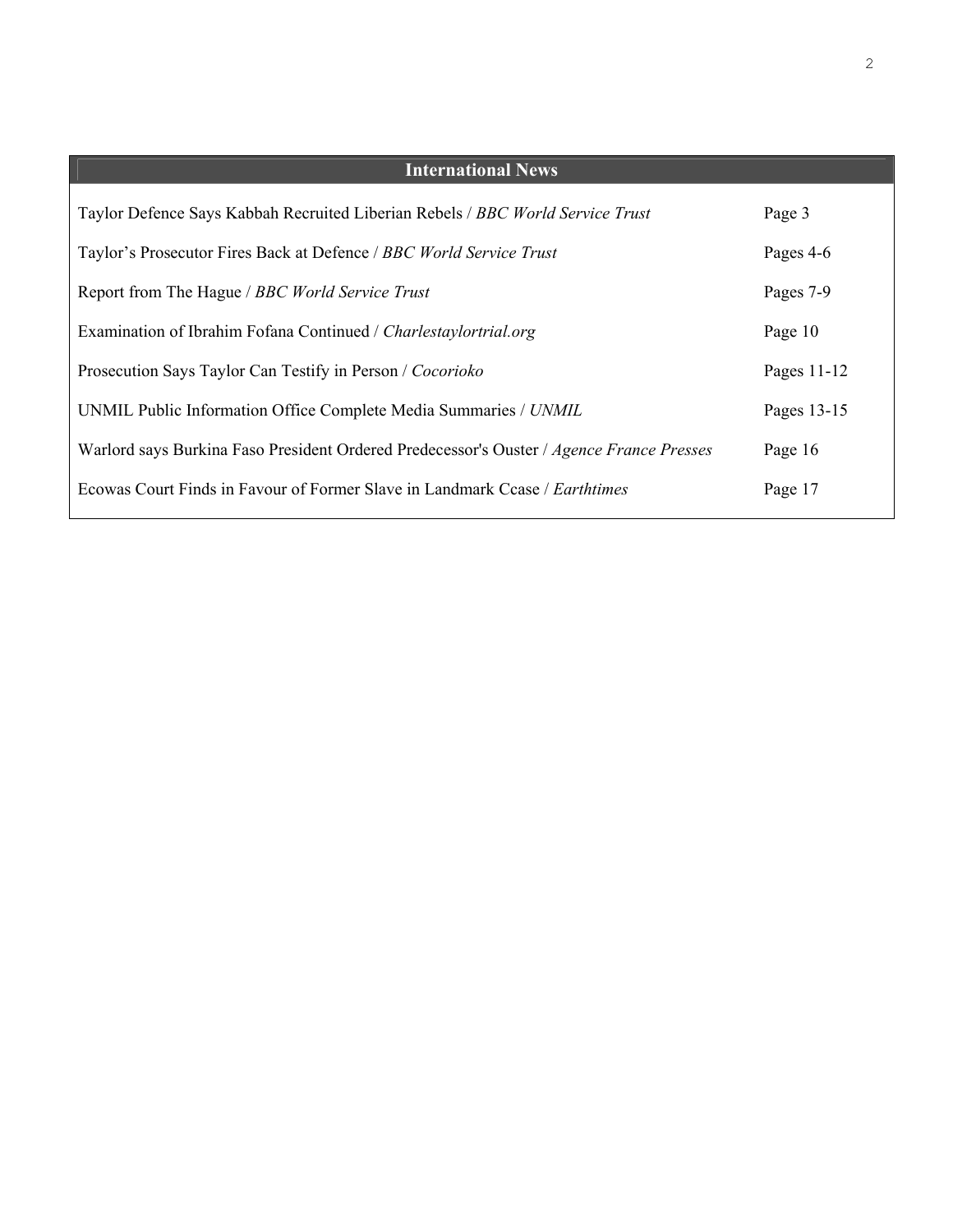## BBC World Service Trust

Tuesday, 28 October 2008

## **Taylor Defence Says Kabbah Recruited Liberian Rebels**

By Mariama Khai Fornah in The Hague

The defence in the trial of the former Liberian president Charles Taylor has said that former Sierra Leone president, Ahmad Tejan Kabbah and his Government recruited Liberians who fought alongside his forces. Defence lawyer, Morris Anyah said Mr Kabbah admitted to the recruitment of the Liberians.

Mr. Anyah read out in court what he said were testimonies Mr Kabbah made to the before his country's Truth and Reconciliation Commission admitting to the recruitment of Liberians into the Sierra Leone security apparatus.

The document quoted Mr. Kabbah as saying that fighters loyal to the Liberian dissident group, ULIMO, under the command of one Brigadier David Livingstone Bropleh were incorporated into the Sierra Leone security forces and renamed Special Task Force. Anyah asked the 72nd Prosecution witness, Alpha Jalloh if he knew that those who amputated him on January 18, 1999 were ULIMO fighters. The witness denied knowing which faction they fought for but stressed that they were Liberian soldiers.

Continuing from the TRC document, Anyah quoted former president Kabbah as saying that Brigadier Bropleh later fled Freetown with the AFRC junta forces, and that the Liberian commander later fought against ECOMOG troops.

The defence lawyer went on to say that Bropleh's forces "played an active role in all the attacks that displaced ECOMOG and government troops in such places as Koidu, Makeni, Kamakwie and Lunsar" as well supported the January 6, 1999 attack on Freetown.

73rdProsecution witness, Samuel John who had previously testified in the AFRC case in Freetown was only presented to the Defence for cross-examination.

74th prosecution witness, Akiatu Tholley said the rebels who entered Freetown on January 6, 1999 flogged and dragged her until she lost unconsciousness. She said the rebels entered a church and raped many of the displaced girls and women. Prosecution Lawyer Brenda Hollis asked Akiatu to explain what the rebels did to her.

"Well at the time we were in the church, James forced me. He raped me and he damaged me" she said. Asked what she meant by "damaged me", the witness said she needed sometime, apparently to stabilise her emotions.

## *Courtesy: BBC World Service Trust*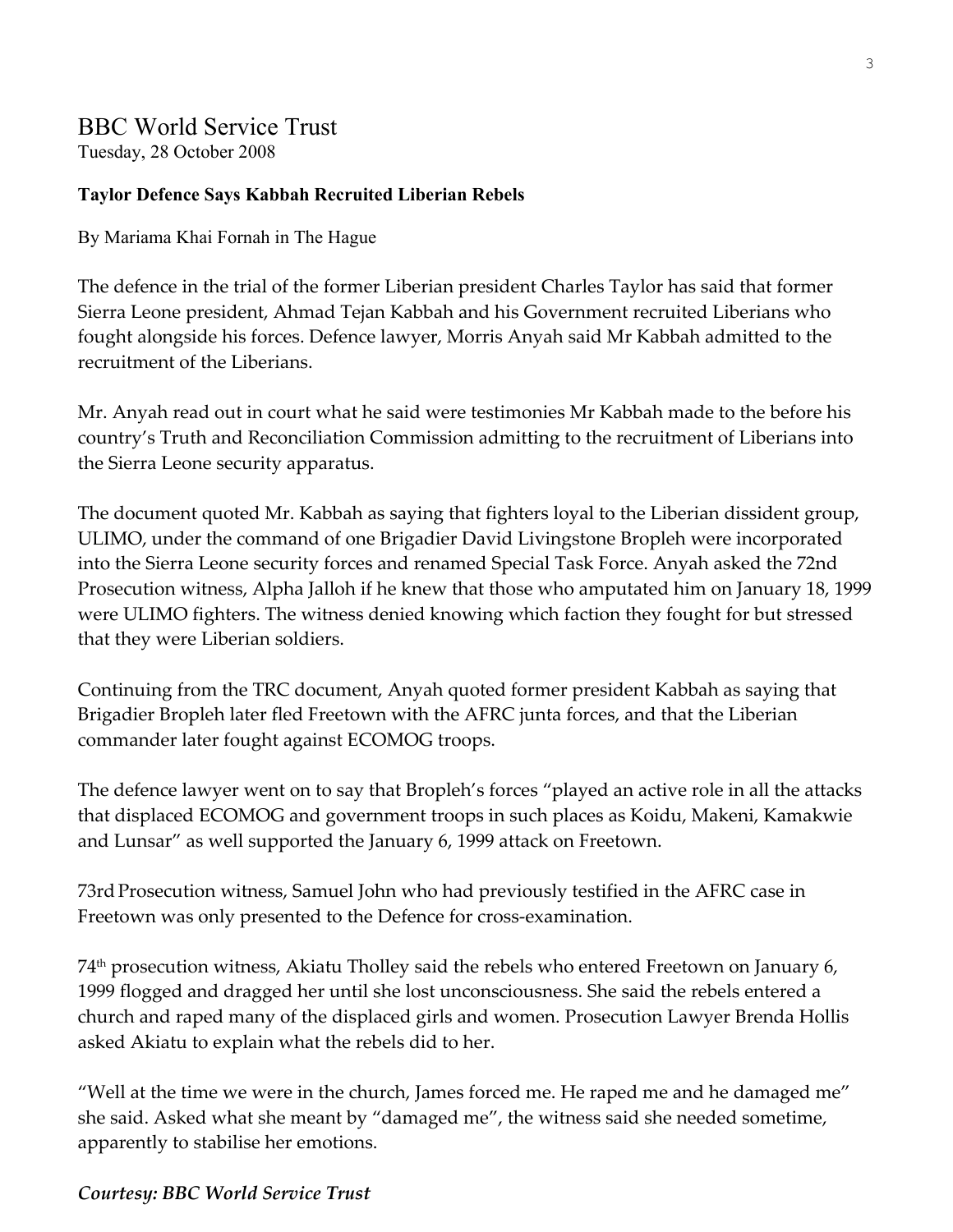## BBC World Service Trust

Tuesday, 28 October 2008

### **Interview: Taylor's prosecutor fires back at defence**

The defence team for the former Liberian president, Charles Taylor early this month accused the Prosecution of the Special Court for Sierra Leone of misusing the court's money by bringing witnesses from Africa to testify for just ten minutes or less in the trial of Mr. Taylor. Lead Defence counsel, Courtney Griffiths QC described the transportation of the crime based witnesses to The Hague as waste of resources. Well now the Prosecutor of the Special Court, Stephen Rapp has reacted to Mr. Griffith's criticism.

In The Hague, Mariama Khai Fornah asked Mr. Rapp to explain the reasons behind the manner in which the prosecution are presenting their witnesses.

RAPP: Well the reason that these witnesses are having to come was because the Defence has demanded their presence. We had proposed at one time to bring as many as 72 witnesses' testimony to Court in the form of writing. Many of them have given sworn statements to the horrible experiences of them being victims of rape and amputation and sexual slavery and forced labour and having been child soldiers, and our rules would allow that testimony to come in, in writing through a sworn statement. Many of them had actually testified in Freetown in the RUF or AFRC cases. The Defence, however, objected to that. They said "no, we're not going to let that testimony in, unless they come to The Hague and unless we have an opportunity to cross-examine them." And the Judges said yes indeed, they do have the right, if they wish, to demand that these people be present. Now understand the reason we were doing them in writing was, one, to save them the hardship of having to travel here and relive these kinds of experiences, and two, the Rules allow it because they're not testifying to seeing Charles Taylor. They're testifying to seeing a rebel, to seeing a person that committed this crime against them and our Rules say because their testimony doesn't go directly to his acts and conduct, we can do that in writing.

**FORNAH**: Mr. Griffiths also mentioned that if the Prosecution should have met the Defence team and presented concise or strictly relevant witnesses, that these are the witnesses we want to present to the Charles Taylor case, that they should have agreed. But now you are saying they refused.

**RAPP**: Well indeed, they did refuse. I mean we asked early on, we put forth a stipulation of facts in terms of the crimes being committed in these various districts. It was very clear and specific and didn't have any extraneous language in it. But they refused to go along with that. They would barely stipulate to anything – perhaps the dates of Mr. Taylor's tenure in office, the dates of the war in Sierra Leone, the political leadership, a few other issues like that. But beyond that, they wouldn't stipulate that these crimes were committed in Sierra Leone and certainly wouldn't stipulate to them having been committed by RUF forces or AFRC forces. So, we had to present evidence. Then we went to work and got these people's prior statements, struck out all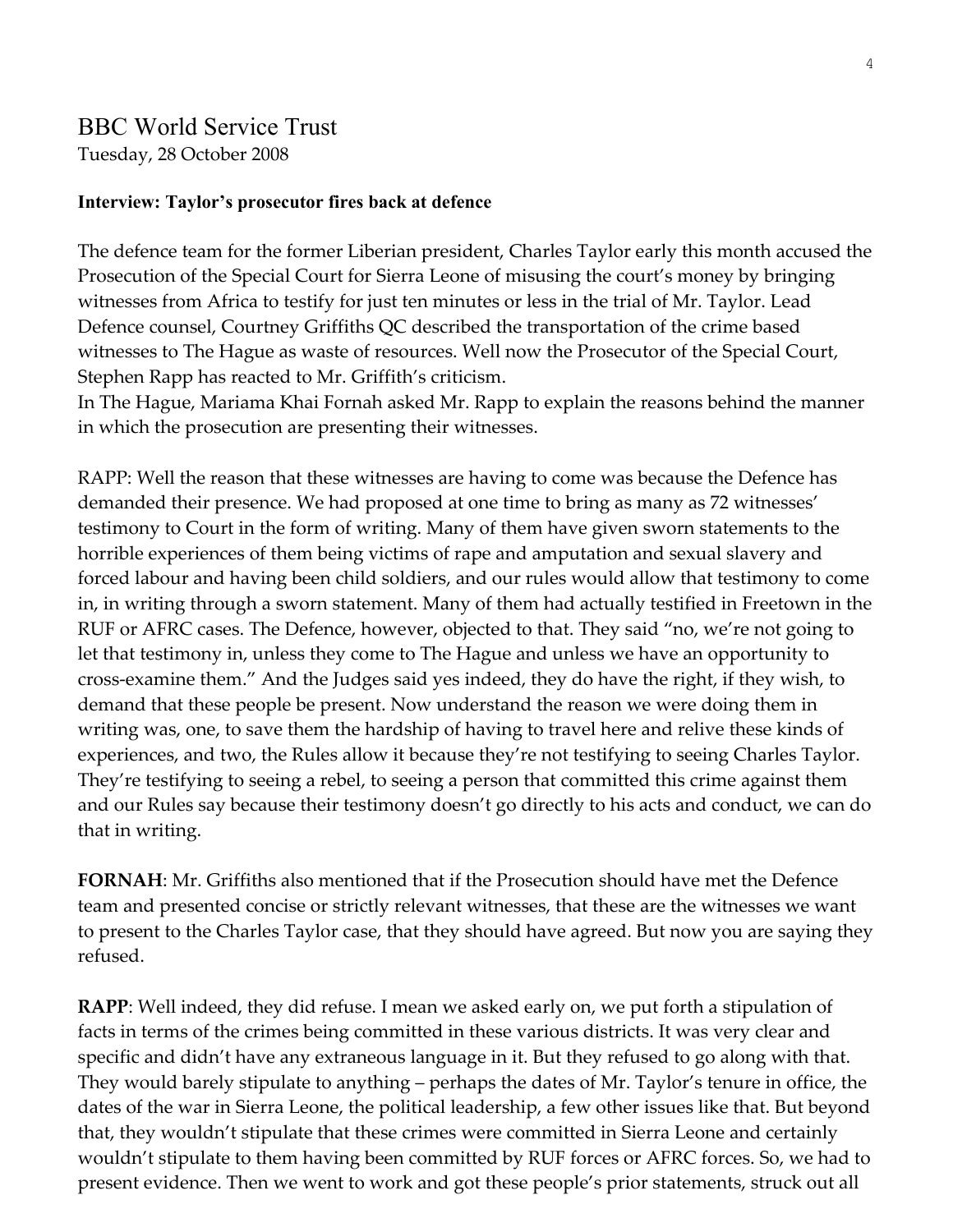the irrelevant matter, sent it all in, in many cases absolutely no mention of anybody even speaking Liberian English in the presence of these witnesses, so no direct connection to Taylor, and they still demanded that these witnesses come. They're saying in public one thing and in Court they're doing another.

**FORNAH**: Mr. Rapp, the Prosecution has prepared a lot of witnesses, but yet the Defence is saying some of these witnesses are not relevant and that they have no [indistinct] in what Mr. Taylor is being accused of. How can you respond?

**RAPP**: Keep in mind, we have to do two things here. We have to prove that Mr. Taylor was connected to the people that committed these crimes, but then we have to prove that those people did commit the crimes. We could present the linkage testimony, the Moses Blah, the Zigzah Marzah's, the Varmuyan Sheriff's – all those kind of witnesses. We could show a link but we still have to show that the crime was actually committed. We have to prove that murder and rape and sexual slavery and pillage and the use of child soldiers and amputation and acts of terror and collective punishment were committed in each of these districts of Sierra Leone. If we don't, we lose our case. I mean, I'm not going in there to lose a case. I have to present my evidence. Obviously Mr. Griffiths cares less whether we win our case. I mean, he doesn't want us to win our case. So we have to present our evidence and we have to meet our burden of proof, and we propose to do that with, initially, 144 witnesses – 72 in writing, 72 in person. We've now, because it looks like there will be no in-writing witnesses, we've cut the list both in the linkage and in the crime base end to the bare minimum that we think that we reasonably need here, and that's going to be about 96 live.

**FORNAH**: Let me just come in here. The Defence team for Mr. Taylor has said that this is not a TRC commission. The case of Mr. Taylor is a criminal case and you are saying you want the people to come and testify so you prove your case.

**RAPP**: Well, we have to prove that these crimes took place. We of course allege that these crimes have occurred in places like Freetown, the Western Area, in Kono, in Kenema, in other districts of Sierra Leone. And we specifically alleged that. And if we fail to prove that that crime occurred in that place, the Defence, when they file this "no case" motion which they're promising to file as soon as we conclude our evidence, would be able to go in there and say "the crime of rape in Kono, that needs to be stricken" – and they'd succeed because we wouldn't have proved the evidence. We don't have to bring in 15 people to prove that rape happened in Kono. We have to bring in one good witness, but we've got to do it in each district. And then of course we've got to be aware of the fact that the Defence will cross-examine these people, and sometimes that does require some corroboration because we have to be on the safe side. It's a tough burden that the Prosecution have to meet, beyond a reasonable doubt. And many people's recollection of these events, because of the trauma they experience, may not be perfect. So we have to make sure that we've proven this case. And that's what we're doing – we're meeting our obligation. The commitment, the mandate that I was given and those of us that work in the Office of the Prosecutor were all given, to make sure that the truth of this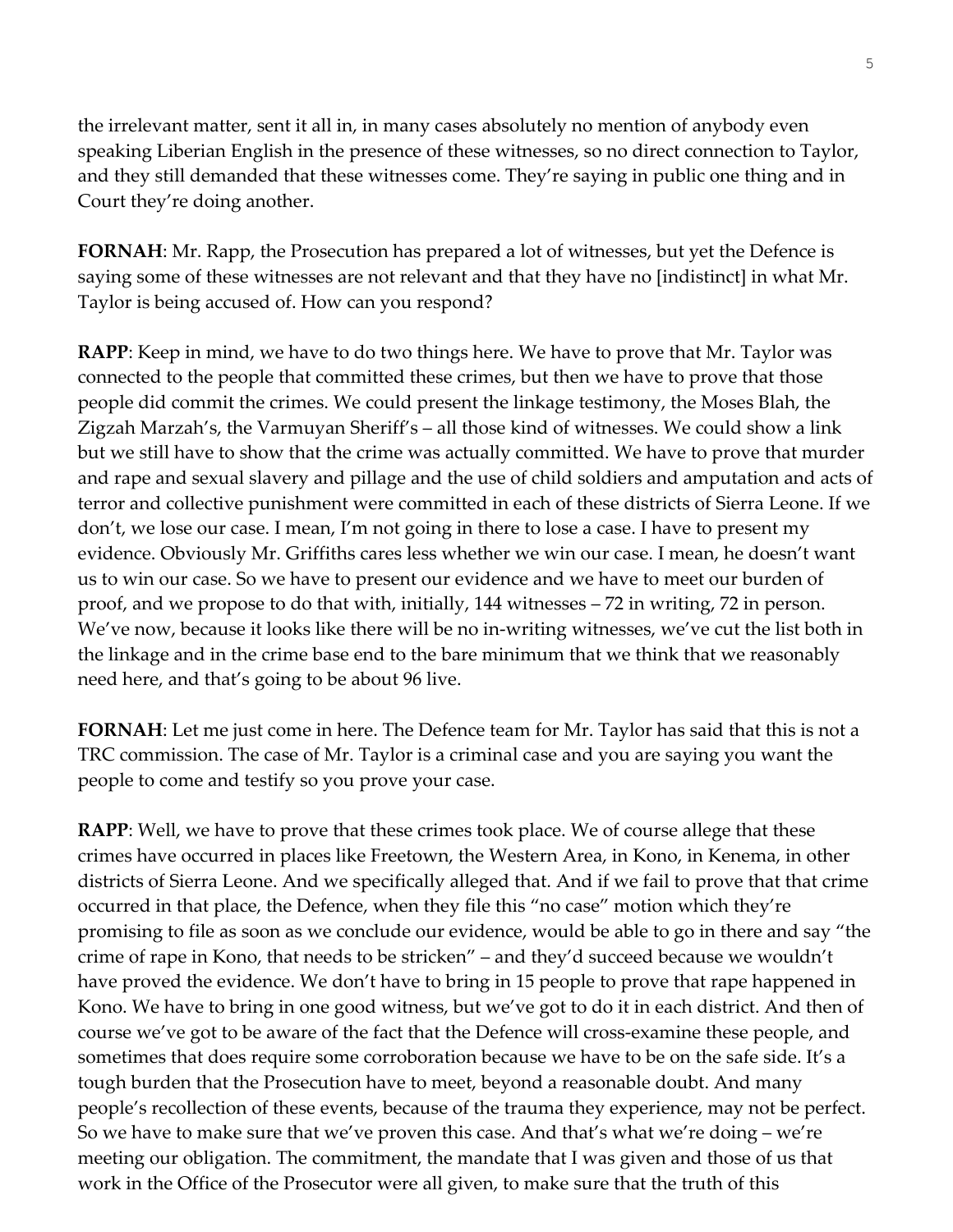victimisation, of these horrendous crimes, is presented and the truth of the connection between these crimes and Mr. Taylor is also presented.

**FORNAH**: As far as (indistinct) you, the Prosecution side, all of your witnesses are relevant.

RAPP: Yes, absolutely. If we've charged Charles Taylor with rape in Kono, we have to prove that the rebels raped a person in Kono, and then we have to prove that Taylor had some control or he aided and assisted those rebels knowing that they were committing rapes and that the kind of assistance that he was giving was causing those kind of atrocities to be continued in Sierra Leone.

**FORNAH**: With all those witnesses you are coming with in the Court, the Defence is still grumbling that it's a waste of resources because most of the witnesses are just spending ten minutes in Court to testify. How can you respond to this?

**RAPP**: That's because the Defence demanded that they be here. We've tried to cut down the amount of time that they're going to have to be on the stand. Some of the crime base witnesses we're bringing in – and we think it's fair that they be allowed to tell their story and actually repeat their story on direct examination. In other situations they've given their full testimony previously in trial. They described it very clearly. We can present that evidence to the Judges in writing. But we can't do that unless the witness is physically present because the Defence is demanding. Then it's up to the Defence to cross-examine. If the Defence, having demanded that this person come, then don't even ask any questions, if they've only got ten minutes of questions, that's an outrage. They shouldn't have demanded that they come. They are the ones that demanded that these people be here. We were ready to put them in writing. These people have given sworn statements, they've given prior testimony in many cases. That should have been sufficient.

That was the chief Prosecutor of the Special Court for Sierra Leone, Mr Steven Rapp.

Courtesy: BBC World Service Trust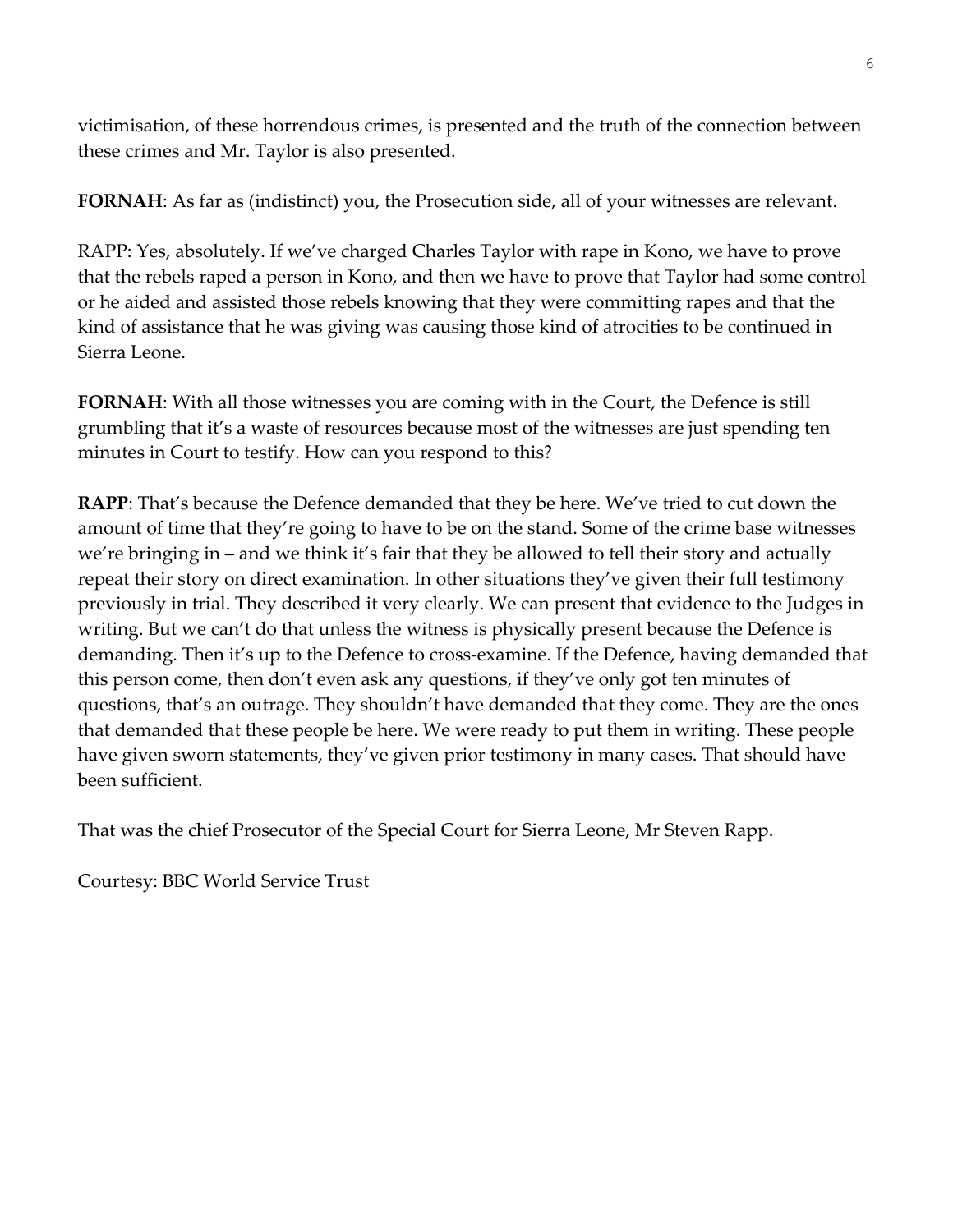## BBC World Service Trust

Monday, 27 October 2008

## **Report from The Hague**

A young Sierra Leonean woman captured by rebels on January 6, 1999 in Freetown has testified to being raped, forced to eat human flesh, injected with cocaine, and made to commit unlawful killing. Miss Akiatu Tholley told the Judges she escaped to safety with an unwanted pregnancy. The Prosecution witness identified her captor as Colonel James of the former Liberian rebel group ULIMO. The BBC WST Mariama Khai Fornah has the details

Miss Akiatu testified in Krio and told the Judges of the Special Court Kamajors killed in battle by the rebels were cooked and sometimes made into barbecue and given to civilians as a meal. The witness said she reluctantly participated in eating the Kamajors' hearts.

Prosecution lawyer Brenda Hollis inquired from the witness about the fate of any one who refused to eat the rebels' human meal.

HOLLIS: Now you said that they asked you to eat the hearts forcefully. What do you mean by "forcefully"?

WITNESS: Well, if anybody refused eating it, that person would be killed.

HOLLIS: How many of the civilians ate these hearts?

WITNESS: We were many.

HOLLIS: Did you eat some of the hearts?

WITNESS: Yes.

HOLLIS: Did you try to refuse?

WITNESS: At first I attempted refusing to eat it.

HOLLIS: And what happened when you attempted to refuse?

WITNESS: When I refused they beat me up and they said if I didn't eat it they would kill me.

HOLLIS: What was your reaction to having to eat this heart?

WITNESS: I did not feel fine. That was terrible.

FORNAH: Akiatu said Captain James, the rebel who captured her in Wellington in Freetown, forced her into marriage. The witness said she attempted escaping but was captured by some rebel boys. She told the Court her rebel husband, Captain James, boiled marijuana and gave it to her and injected her with cocaine. She testified she was sent on mission with some rebel boys. Akiatu said she unconsciously shot and killed a woman.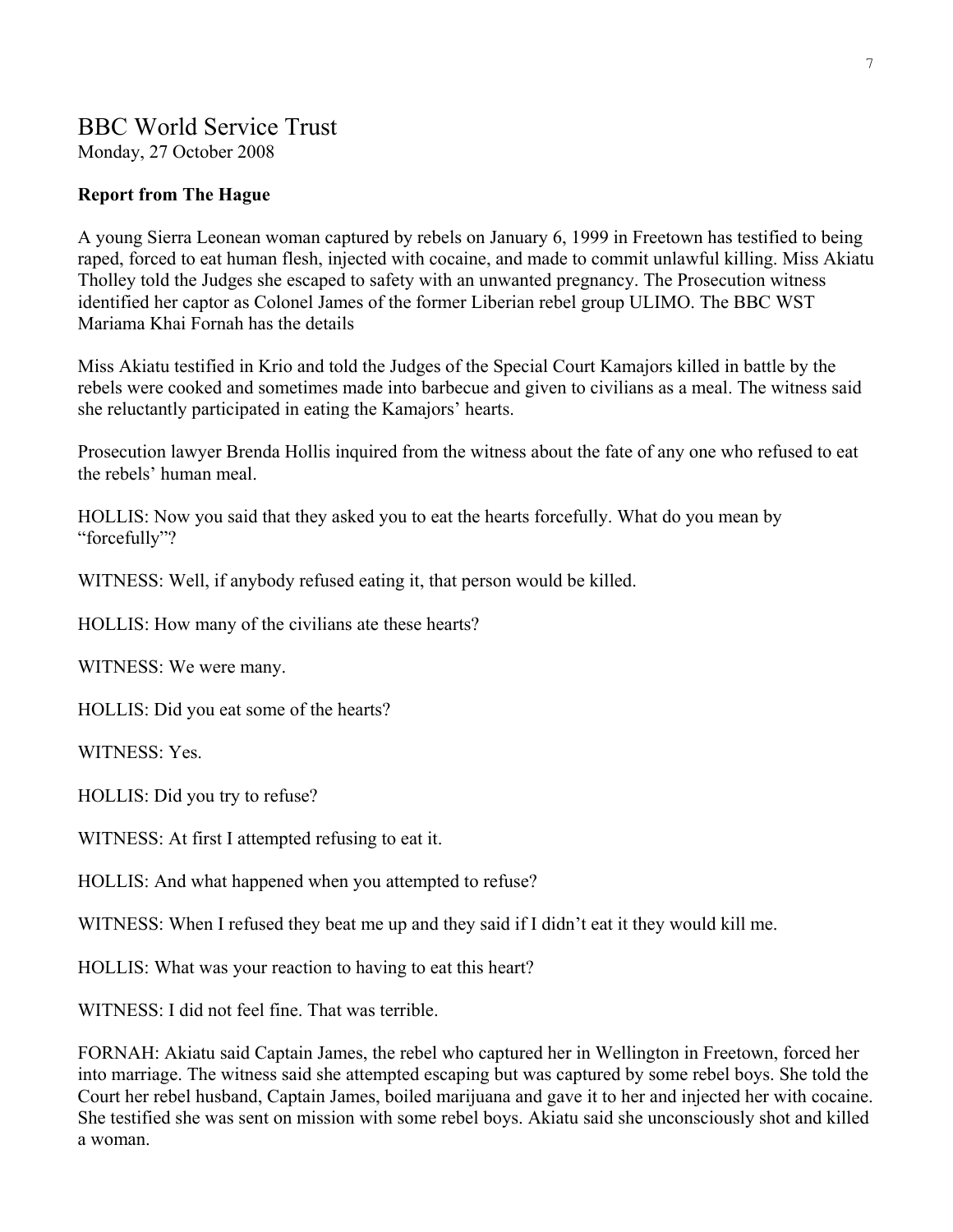HOLLIS: Now can you tell us what happened? You're in this village, you have this woman and her children. What happens after you were given the jamba?

WITNESS: When they gave me the marijuana it was then that I killed the woman.

HOLLIS: And when they told you you should kill the woman, did they tell you why you should kill the woman?

WITNESS: Yes.

HOLLIS: What did they tell you?

WITNESS: Well, after they had told the woman to come with us and the woman refused, that was the reason they told me to kill her.

HOLLIS: Now what happened after this woman was killed?

WITNESS: We took her children, two of them, and we gave them the load to carry and went back to Masiaka.

FORNAH: The witness testified two women who attempted escaping were recaptured, tied, and marked on their breasts AFRC and RUF with a razor blade.

On cross-examination, Akiatu confirmed that cannibalism, or human eating, was common among the rebels. The witness testified she travelled with the rebels from Wellington, Waterloo, Masiaka, and Lunsar. Defence lawyer Morris Anyah questioned the witness on some inconsistencies in the Prosecution previous interviews with the witness.

ANYAH: in Krubola what exactly was this fight you were engaged in?

WITNESS: Well, they sent us there to go and fight, to kill civilians and to loot property.

ANYAH: Did you ever fight against another rebel group?

WITNESS: No.

ANYAH: Did you ever kill anybody during the conflict?

WITNESS: Yes.

ANYAH: And where did you kill the first person that you killed?

WITNESS: Well the first person that I killed was in Masiaka.

ANYAH: And under what circumstances did you kill that person?

WITNESS: Well, it was at the time James's boys asked us to join them to go in search of food.

ANYAH: Was this a man or woman that you killed?

WITNESS: A woman.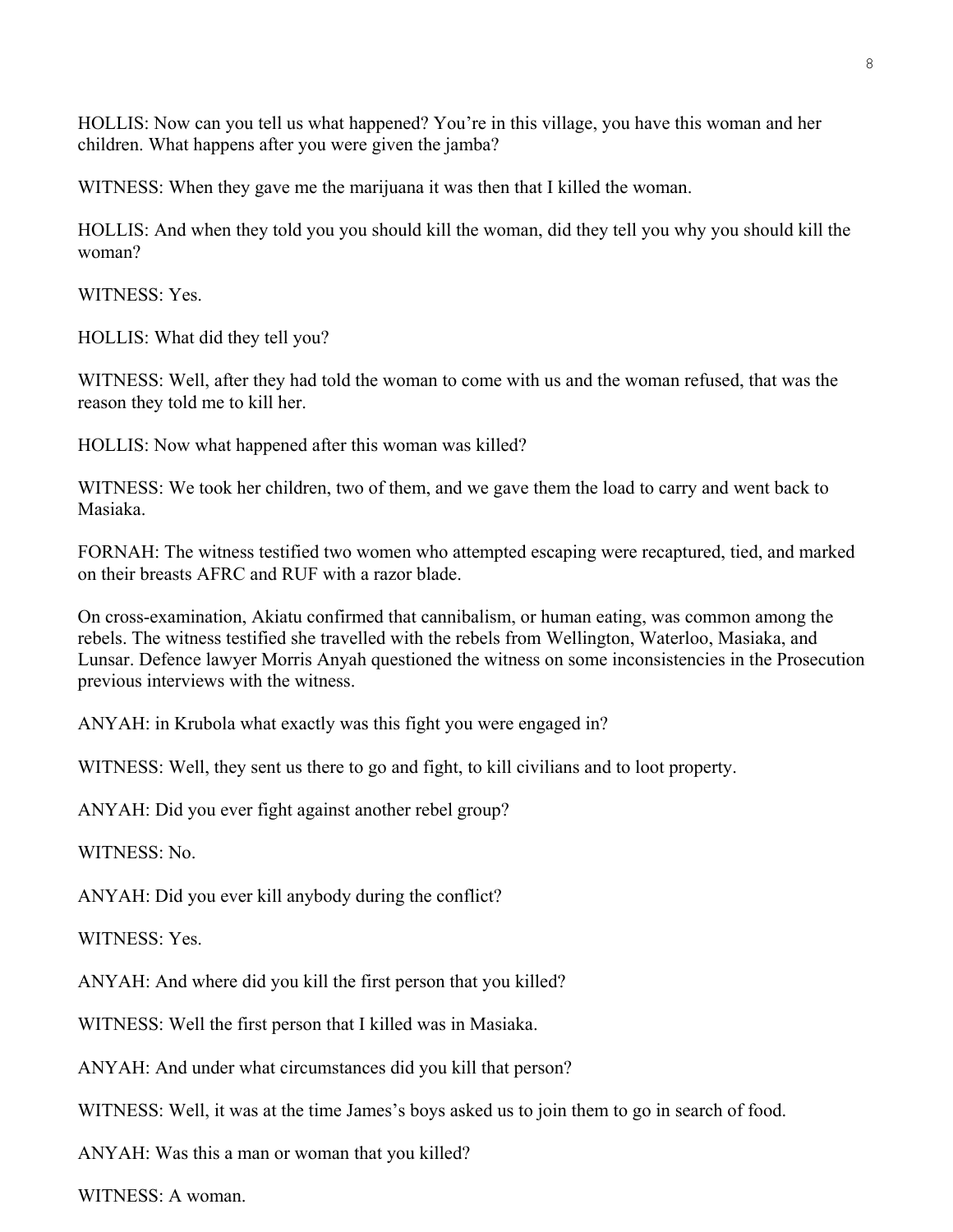#### ANYAH: Was it an adult or was it a child?

WITNESS: An adult woman.

On re-direct examination, Akiatu told the Judges the rebels destroyed her future. She suffered three miscarriages, and was forced to eat human flesh - something as a Muslim she would never forget. Akiatu said despite Issa Sesay's warning to the rebels not to loot and rape, the rebels looted and raped with impunity.

After Akiatu left the stand, a Sierra Leone school teacher who spent ten months with the rebels took the stand. Mr. Paul Conteh was only presented by the Prosecution for cross-examination. Paul told Defence lawyer Courtney Griffiths that he was opposed to the RUF because they committed lot of atrocities. Paul said he was a strong supporter of the idea which said election before peace. Paul completed his testimonies and Mr. Abraham Fofana, a Sierra Leonean with both hands amputated, took the stand. Mr. Fofana is expected to complete his testimonies on Tuesday.

For the BBC WST this is Mariama Khai Fornah reporting from The Hague.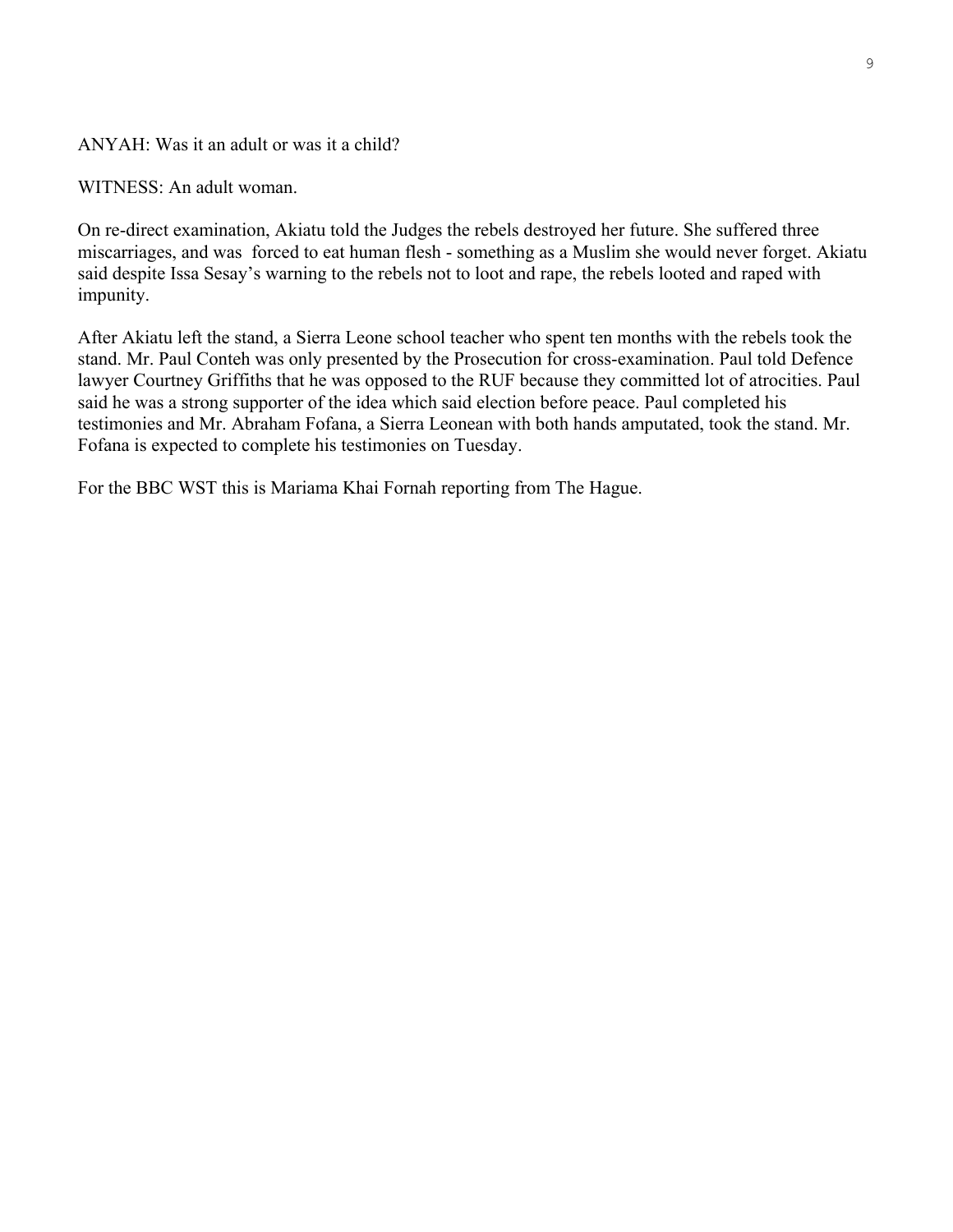## Charlestaylortrial.org

Tuesday, 28 October 2008

## **Morning Session: Testimony of Ibrahim Fofana Continues; Court Adjourns Early to Prepare for Video to be Shown**

## **Examination of Ibrahim Fofana continued**

Prosecution Counsel Julia Baly continued her examination in chief of 75th prosecution witness Ibrahim Fofana. The witness continued his testimony where he left off yesterday. He and his family went back home to Paema but then fell into an ambush. Soldiers in full combat came and tied up the witness and others. The house of the witness was put on fire, with his three children and his aunt still in the house. They could not get out and all four of them were burnt alive. The witness and the four others had to carry loads to Tombodu, Kamara Chiefdom. When they reached Tombodu, the rebels took them to one of their commanders, Staff Alhaji and were subsequently tied to an orange tree. A group of 53 people were put together in a house. A report was presented to Staff Alhaji, that 53 prisoners were in the house and that they were from Masundu. The 53 prisoners were locked in and the house was set on fire. There was screaming and then there was silence. Staff Alhaji came to the orange tree and said that ex president Kabbah needed hands to vote for him. He assigned a man, Rambo, to do this. Rambo was dressed in uniform. Rambo amputated the hands of all five men.

At this moment in Court the witness raised his arms and showed his arms to the Court. Both hands are amputated above the wrist.

All five men tied to the tree had their hands amputated. The five were released and went on their way to find ECOMOG. The date was April 5, 1998. Three of them fell down, bleeding profusely; they were older than the witness. The witness said he does not know if they ever got up or died there, he never saw them again. The witness himself and the other man, Mustapha Mansaray, reached ECOMOG who took care of them both. Their arms were bandaged and they were given medicine. The following day they were taken to a hospital in Makeni, but there they could not take care of them well, so the following day they were taken to Connaught Hospital in Freetown. The hospital was full with persons like him. A photograph taken from a video is shown to the witness and he identified the person as himself. The photograph is marked for identification as MFI-1. Since this event he has had two more children. He can not work anymore and begs in the street. His wife takes care of him.

## **Cross-examination**

Defense Counsel Morris Anyah referred to the video where the photograph MFI-1 is taken from. He would like to show the video but the video needs to be tested in the Court room which will take about 30 minutes.

Court is adjourned for an early mid-morning break at 10.15 a.m.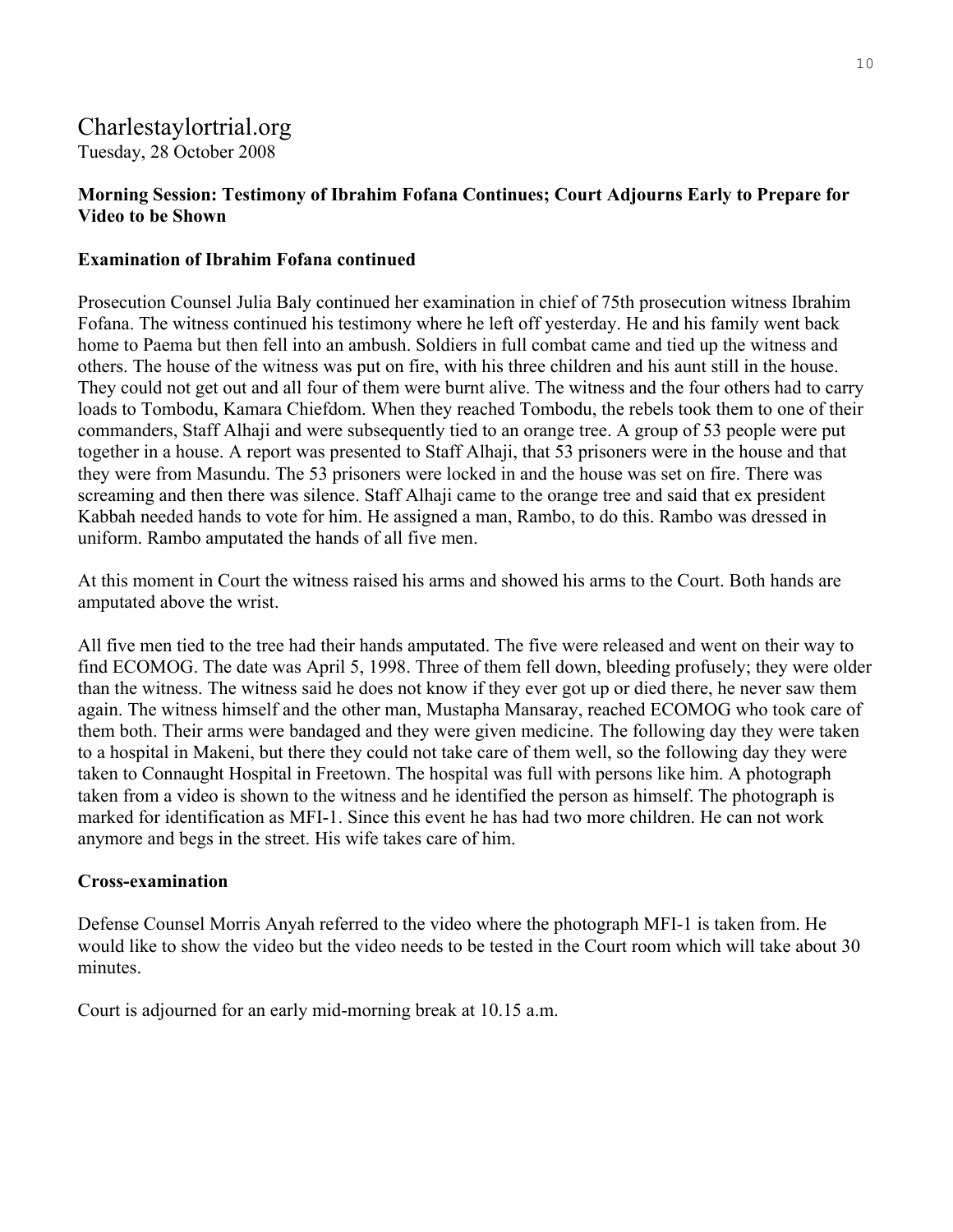Cocorioko Monday, 27 October 2008

## **Prosecution says Taylor can testify in person**

Written by Joseph Cheeseman

The Prosecution in the trial of the former Liberian president Charles Taylor say he can testify in his case if he so wishes. Special Court prosecutor, Stephen Rapp says the English Criminal Rule adopted by the Special Court will be applied if Mr. Taylor wants to testify. So what does the English law say about a criminal defendant wishing to testify in own case? A question Joseph Cheeseman put Mr Rapp RAPP: Under our Rules, however, it is important to note that if the Accused testifies, he must testify as the first witness in his case...

CHEESEMAN: He must testify first.

RAPP: Yes

CHEESEMAN: Why is that important?

RAPP: Well this is a Rule that the Court has. It's a Rule that actually is the same as that in the English system in which Mr. Griffiths practices, but to some extent it's to make sure that the Accused doesn't mould his story depending on what others have said in his Defence case. He has to put it on himself first. But it's the Rule, we follow the Rules, and we're looking forward to seeing Mr. Taylor in the box if that's his decision.

CHEESEMAN: Mr. Griffiths estimated that you brought ten crime base witnesses here at the rate of \$20,000 United States dollars. How true is this information?

RAPP: Well certainly, it may be more than that. I mean when you deal with the fact that some of these people are injured and have serious health problems and sometimes have to have a family escort with them. The Court, however, has negotiated a very reasonable fare with an airline that brings these people to Europe, so we do it on a cost-efficient basis. And there is a safe house where there are beds and staffing and everything else. But it certainly costs money to the Court to present this kind of testimony. At one point we moved to allow witnesses to appear by video link, but the Defence objected to that. So we're doing it because we have to, and it's our obligation, it's the mandate, it's my sworn duty to prove this case with the best evidence that I can and prove it according to the Rules.

CHEESEMAN: You described your evidence as compelling, as convincing. Mr. Griffiths has described your evidence as rubbish.

RAPP: It's hard to respond to that kind of language. This evidence of these human beings and what they went through, and the evidence that we presented from one end to the other of the link between Charles Taylor and the war in Sierra Leone is the absolute opposite of rubbish. Now Mr. Griffiths may be familiar with cases in London where police come in with a neatly-typed report and everything is detailed and on closed-circuit cameras, and there's a certain quality of evidence sometimes in those cases, but you get into a situation that I've dealt with in Sierra Leone, and before in Rwanda, in situations where thousands of people are murdered, where millions of people are displaced, where whole communities and institutions are torn apart, in societies that already suffer from underdevelopment, where witnesses don't wear watches, they don't tell time by calendars, and obviously there's going to be some inconsistencies in their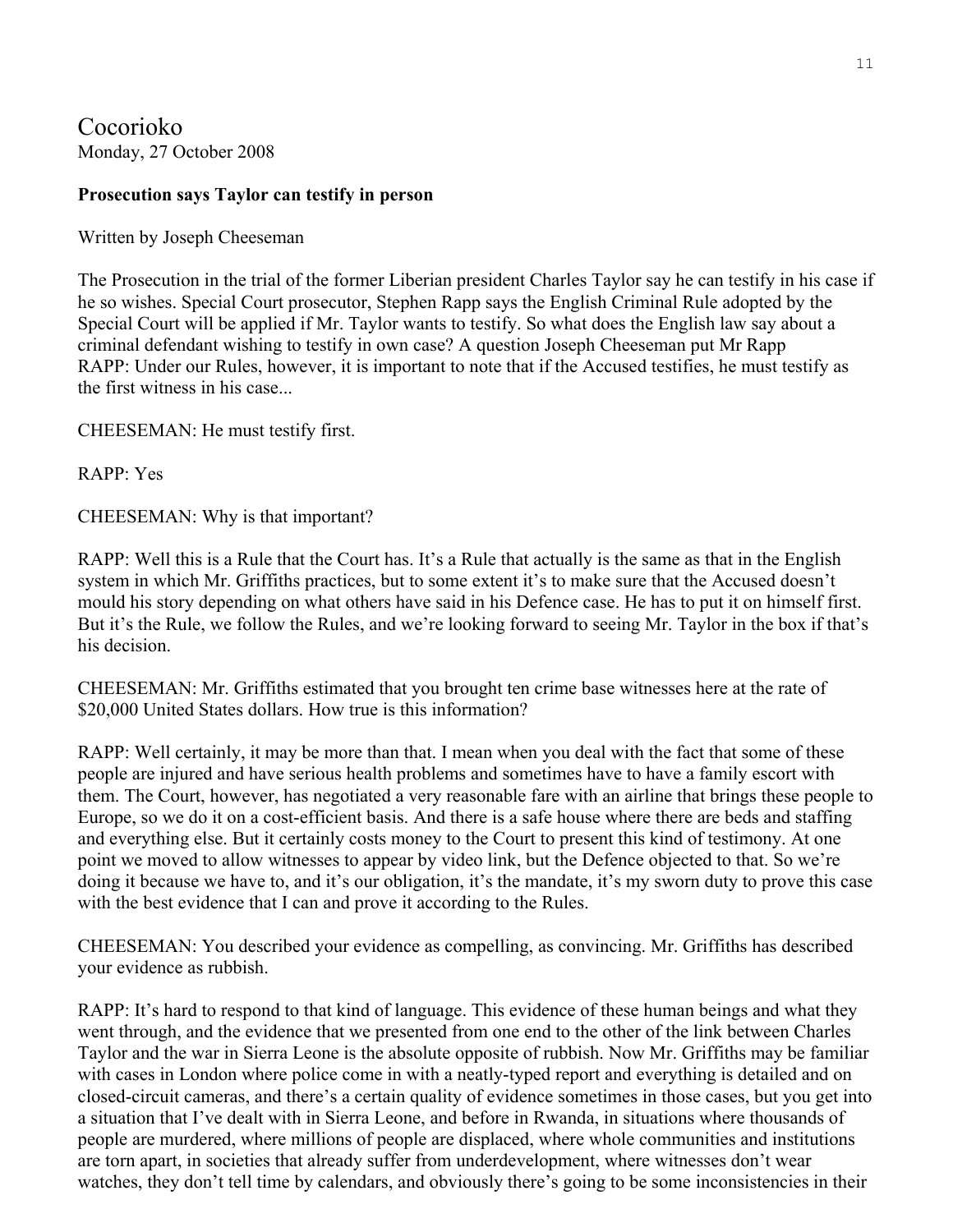testimony. That's maybe what he's talking about – that sometimes a person says it was three men and other they say it's four men. But essentially their evidence, as we have said, is extremely compelling, and when you add it all up and look at all the ways in which it's corroborated and the network and the pattern that exists here, this is certainly in my experience at the international level, the most compelling case that I've ever seen – at least three times stronger than cases that I've seen presented in other international tribunals. But obviously it's going to be up to the Judges in terms of guilt or innocence and that'll follow the presentation of Mr. Taylor's own defence.

CHEESEMAN: Then Mr. Griffiths also said that the money spent to bring these people here, you should have used that money as reparation to the poor people of Sierra Leone.

RAPP: Well we care a lot about reparation, and we're looking for ways that we hope to be able to pursue Mr. Taylor's assets to provide reparation to victims. The money that the Court has used is money that has been obtained from justice funds from countries that want to see international justice succeed. These aren't funds that go to development projects; indeed there are wide development projects in Sierra Leone that deal with victims. Recently the UN peace building Commission donated three million dollars to the Victim Reparation Fund. Not enough has been done in that area, but it's our position always that it's important that justice be done.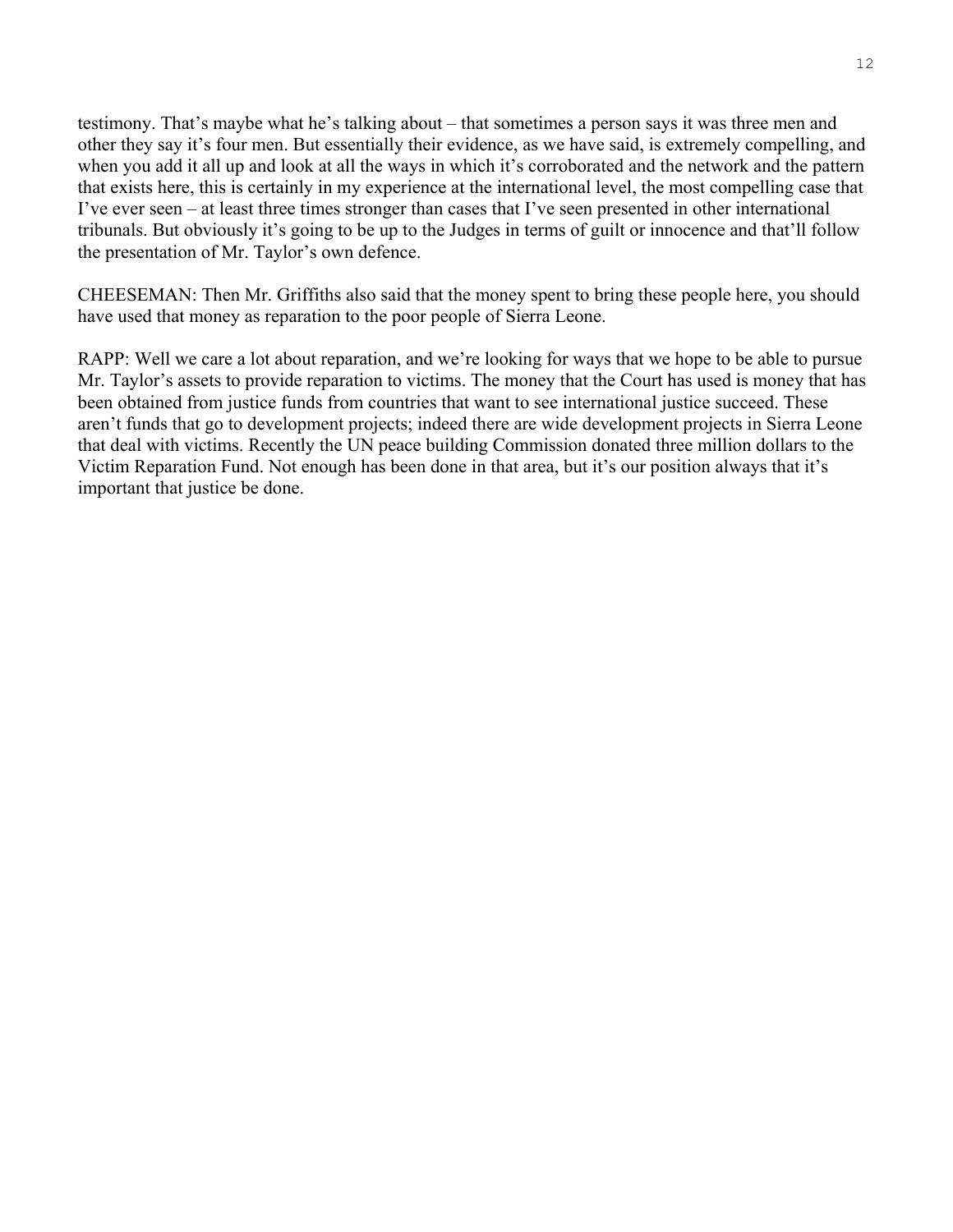

United Nations Mission in Liberia (UNMIL)

## **UNMIL Public Information Office Complete Media Summaries 27 October 2008**

*[The media summaries and press clips do not necessarily represent the views of UNMIL.]*

## **Newspaper Summary**

## **UN Envoy Wants UNMIL Personnel Exhibit High Degree of Discipline**

(The Informer, New Vision, The Analyst, Liberian Express, Heritage)

- The Special Representative of the Secretary-General Ms. Ellen Margrethe Løj says personnel of the UN Mission in Liberia (UNMIL) must continue to exercise a high degree of discipline to successfully carry out the Mission's mandate. Ms. Lǿj made the statement when she awarded UN peacekeeping medals to 268 officers of the UNMIL Jordanian Medical Contingent for their contribution towards the maintenance of peace and stability in Liberia.
- Ms. Lǿj noted that the Jordanian Medical Contingent has been providing medical services to the Mission since late 2003. The contingent has also carried out multiple medical outreach programs in remote areas where medical services are almost non-existent. Contingent Commander, Colonel Omar Al-Ziod congratulated the recipients of the medals who were doctors, nurses, administrative and support officers.

#### **President Sirleaf Warns Cabinet, to "Shape-up or Shape-Out"**

(New Democrat, Public Agenda, New Vision, Heritage, The Inquirer, Daily Observer, The Monitor)

- The media reports that speaking at the opening of a cabinet retreat in Kakata, Margibi County, President Ellen Johnson Sirleaf says any official who fails to shape up development programs must be prepared to get out of the government.
- President Sirleaf said development has been slower than desired to touch the lives of the Liberian people. She told her cabinet three years in office was enough for learning and it was time they begin the implementation process describing the next three years in office as the real phase of her administration.
- The retreat was to take stock and accelerate the Poverty Reduction Strategy. During the retreat, the cabinet discussed the challenges of the PRS and the way forward. Several Cabinet Ministers made presentations on the four pillars of the PRS and what efforts made by the various ministries and agencies in achieving their goals of the PRS.

#### **TRC hears from High Profile local and international Journalists**

(The News, The Inquirer, New Vision, The Analyst, The Informer, Daily Observer, The Monitor)

- Several high profile international and local journalists are expected to form part of a panel of media professionals to testify before the Truth and Reconciliation Commission (TRC) Special Thematic hearings beginning today. Former British Broadcasting Corporation Editor, Robin White; Attorney Kwame Clement, a former television anchor of the Liberia Broadcasting System; Isaac Bantu, former Press Union President; Dr. Stephen Ellis, author of the Mask of Anarchy, CNN producer, William Burke will be amongst several renowned journalists to testify at a Media Hearing of Liberia's Truth and Reconciliation Commission (TRC).
- The three-day hearings held under the theme: "The Media and the Liberian Conflict" will examine the role of the local and international media in the Liberian Conflict. Speaking at a news conference at the weekend, TRC Commissioner with oversight for media and outreach,
- Massa A. Washington said the forum will afford journalists the opportunity to share their experiences of the conflict and the impact of the media.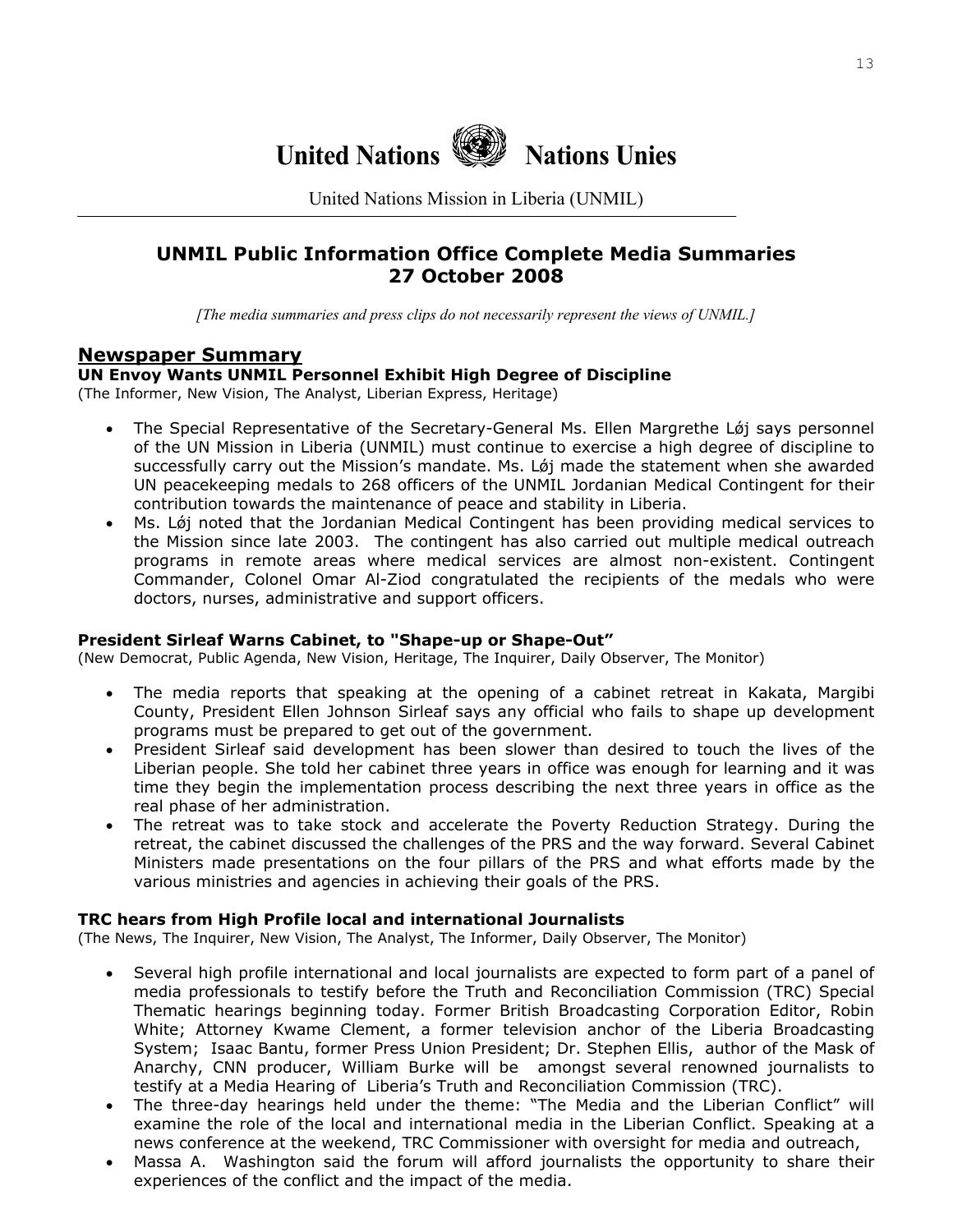### **Court Denies Detained Senator Bail ...JPC Wants Him Stripped of Entitlement**

(The News, The Inquirer, Daily Observer, Public Agenda, Liberian Express, The Informer)

- Judge Karboi Nuta of the Criminal Circuit Court "B" has denied the counsel for the defendant, Cllr. Francis Garlawolo's motion for the application to admit murder suspect Senator Roland Kaine to bail.
- The resident judge, Nuta, who earlier dismissed prosecution's request to extend the trial of the case to the November term of court considering that the defendant be given a speedy trial, on Friday ruled that Kaine be denied temporary release from prison based on what the court termed as "doctrine of conspiracy" stating that the case with the defendant symbolizes a chain action and as such cannot permit the granting of a bail to a single applicant.
- Earlier, the counsel for the defendant prayed the court to grant his client severance while the case was before the Magisterial Court in Kakata and same was denied.
- The case was then transferred to the circuit court in Montserrado County where an indictment was drawn to which defendant Kaine pleaded not guilty before the court. Meanwhile the Liberian Express newspaper reports that political pressure is mounting to halt the payment of salary and other benefits to the Margibi County Senator. The Catholic Justice and Peace Commission (JPC) accused the Liberian Senate of cheating the Liberian people by refusing to discontinue the salary and benefits of the detained senator.

#### **Opposition CDC Suffers Setback during Launch of Membership Drive**

(The Analyst, The Informer)

- The Opposition Congress for Democratic Change (CDC) over the weekend suffered a major setback when majority partisans boycotted a ceremony marking the launch of the party's electronic identification card project. The party had launched the exercise to take stock of its membership and raise money for support of the party. Correspondents say less than a hundred partisans turn out for the exercise.
- Observers have blamed the low turnout of partisans at the launch to a long standing leadership crisis with both Geraldine Doe-Sheriff and Joshua Sackie claiming the party's Chairmanship.

#### **Bertha E. Porte's Literacy Centre Dedicated**

(Daily Observer)

• The more than US\$10,000.00 Mrs. Bertha E. Porte's Adult Literacy Centre was on October 25, 2008 dedicated in the commercial district of Paynesville, outside Monrovia. Speaking at the dedication ceremony, German Ambassador to Liberia, Ilse Libdemann urged adult learners and other Liberians to enrol and pursue the valuable tool of education. Earlier in remarks, Mr Elfric Porte disclosed that more than US\$10,000.00 was invested in the centre to ensure that adults and children who never had the opportunity to read and write benefit and become productive citizens of Liberia.

**Radio Summary Star Radio** *(News culled today from website at 10:00 pm)* 

**Media Practitioners Begin testifying before Liberia's Truth Commission**  *(Also reported on Star Radio, Truth F.M. and ELBC)* 

**"Shape-up or Shape-Out" - President Sirleaf Warns Cabinet**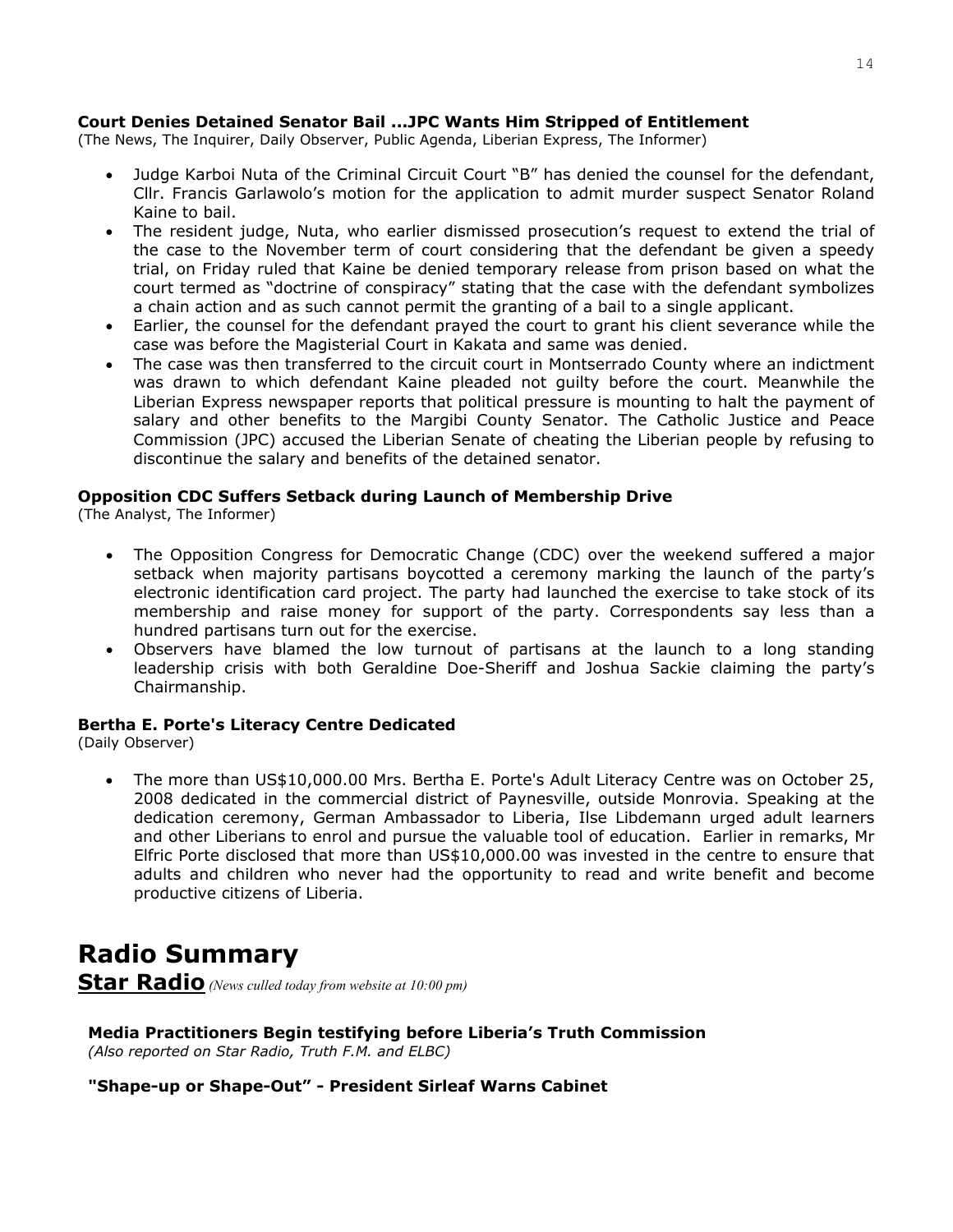#### **Opposition Party Records Poor turnout during Launch of Membership Drive**

#### **Criminal Gang Attacked neighbourhood in Central Monrovia**

- After months of silence the notorious "Issakaba" boys early Sunday morning struck the Benson and Newport streets community slightly wounding a resident.
- In an interview, one of the victims, Winifred Davies said the criminals armed with cutlasses and other dangerous weapons broke into their homes and robbed them of several valuables.
- Meanwhile, residents of the area have expressed fear and urged the Liberia National Police to extend its night patrol to communities and not restrict it to the streets.

\*\*\*\*\*

\*\*\*\*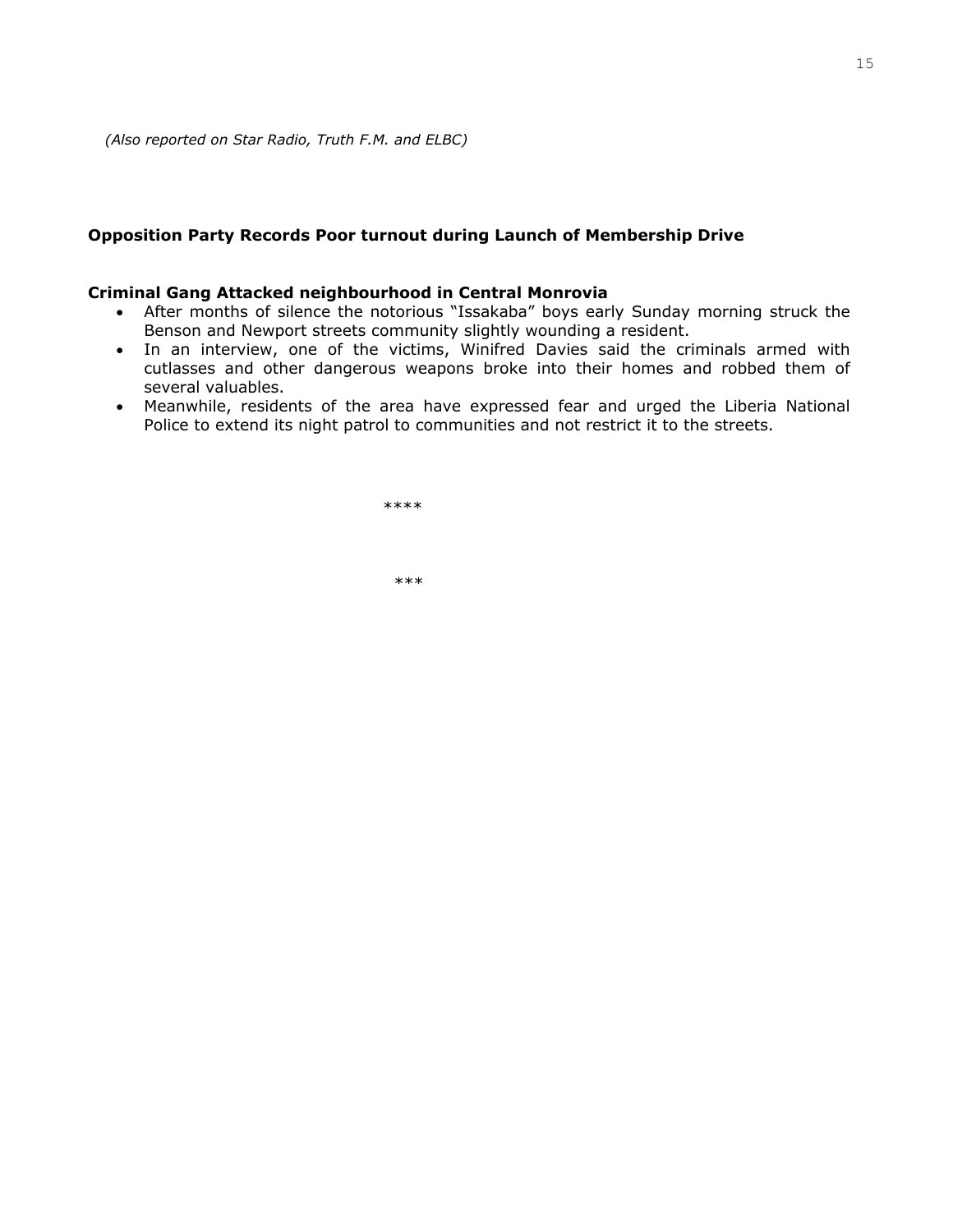## AFP Monday, 27 October 2008

## **Warlord Says Burkina Faso President Ordered Predecessor's Ouster**

A former Liberian warlord has told AFP in an interview that Burkina Faso President Blaise Compaore ordered him and his men to remove his predecessor Thomas Sankara from power in 1987.

One of Africa's longest-serving leaders, Compaore -- then deputy to Sankara -- has always denied playing a role in the death of Sankara, assassinated during the coup in 1987 which brought him to power.

Prince Johnson told AFP and Radio France International in the interview Sunday that he was part of a group of Liberian mercenaries commanded by Charles Taylor who had arrived in Burkina Faso on a separate mission, to plot the overthrow of Liberian President Samuel Doe.

But while they were in the country, "the second in command, Blaise Compaore, had asked us to help him get Thomas Sankara out of power," Johnson said in the interview.

"He said this was the only way we could live in Burkina Faso without any threat. And Sankara was killed in the process. We did it because that is the only way we could stay in Burkina and prepare our attack against Doe."

"Blaise Compaore was everything there. He controlled the military barrack and the special commandos' forces that were in charge of the presidential palace. So it was very easy to penetrate."

Burkinabe government spokesman Philippe Sawadogo condemned the allegations as "barely worthy of fiction".

"I ask myself who is behind these fabrications," Sawadogo said, adding that the allegations "are very simply an intention to attack our country's image".

Johnson has already told Liberia's Truth and Reconciliation Commission (TRC) in August that he took part in Sankara's assassination, but did not say who ordered the killing.

Taylor and Johnson were allies in the early 1980s, but they later fell out, with Johnson forming a rival organisation to Taylor's National Patriotic Front of Liberia (NPFL). Johnson is now a member of Liberia's senate.

Known for his brutality, which included the videotaping of his fighters torturing and killing Doe in 1990, Johnson was the first former warlord to testify before the TRC since it started its hearings last year.

Taylor is currently on trial for war crimes before the UN-backed Special Court of Sierra Leone in The Hague.